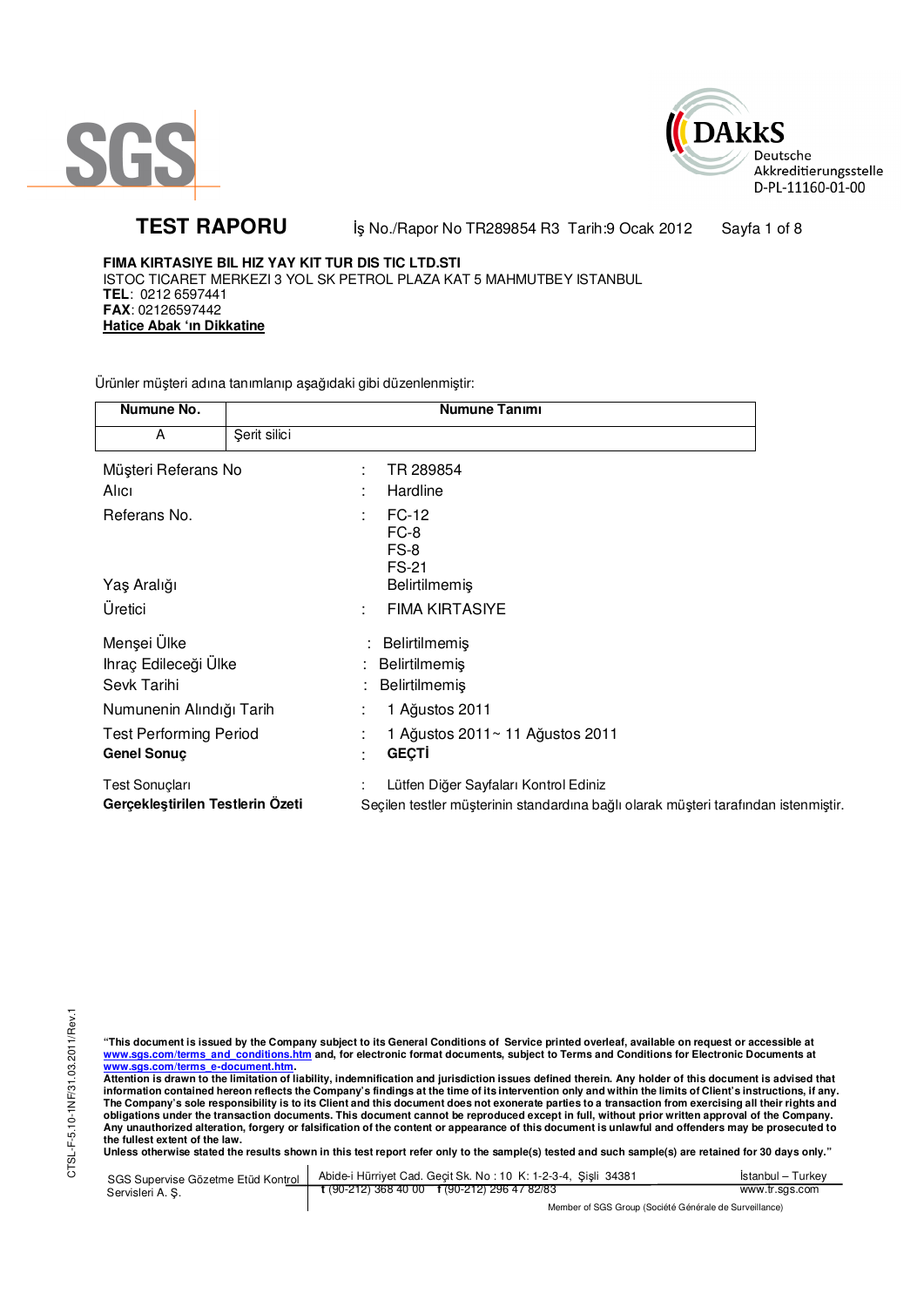



**TEST RAPORU** iş No./Rapor No TR289854 R3 Tarih:9 Ocak 2012 Sayfa 2 of 8

| <b>Test Parametreleri</b>            |       | <b>Sonuc</b> |         |
|--------------------------------------|-------|--------------|---------|
| <b>Chemical tests</b>                | 1 + 2 | $1+2+3$      | $4 + 5$ |
| Azo Dyes (Textile)                   |       |              |         |
| Phthalates                           |       |              |         |
| Allergenous Disperse Dyes            |       |              |         |
| <b>Migration of Certain Elements</b> |       |              |         |

Remarks : G = Müşteri standardına uygun  $K = M\ddot{\mu}$ şteri standardına uygun değil

\* = Sınır değer belirtilmedi

Notes: Conclusions on meet/fail are based on the test result from the actual sampling of the received sample(s).

The test results relate to the tested items only.

Test reports without SGS seal and authorised signatures are invalid.

Reported results do not include uncertainties.

The reported expanded uncertainty is based on a standard uncertainty multiplied by a coverage factor k=2, providing a level of confidence of approximately 95%. The uncertainty evaluation has been carried out in accordance with UKAS and DAkkS requirements.

In this Test Report tests marked (1) are included in the UKAS Accreditation Scope, marked (2) are included in the DAkkS Accreditation Scope of this Laboratory. Opinions and interpretations expressed herein are outside the scope of UKAS or DAkkS Accreditation.

## **NOTE: IN THIS REVISED-1 REPORT ALLERGENOUS DISPERSE DYES RESULT FOR COMPONENT 4+5 AND MIGRATION OF CERTAIN ELEMENTS RESULTS FOR COMPONENT 1+2+3 & 4+5 WERE ADDED BY THE REQUEST OF THE APPLICANT. THIS REPORT SUPERSEDES OUR REPORT NO: 289854 R2 DATED 9.9.2011**

Issued in Istanbul Signed for and on behalf of SGS Supervise Gözetme Etüd Kontrol Servisleri A.Ş.

| Nilay Gültekin<br><b>Customer Services Team Leader</b> | Ayşe Çimen<br>Customer Services Manager |  |
|--------------------------------------------------------|-----------------------------------------|--|
|                                                        |                                         |  |

**"This document is issued by the Company subject to its General Conditions of Service printed overleaf, available on request or accessible at www.sgs.com/terms\_and\_conditions.htm and, for electronic format documents, subject to Terms and Conditions for Electronic Documents at** 

<mark>www.sgs.com/terms\_e-document.htm.</mark><br>Attention is drawn to the limitation of liability, indemnification and jurisdiction issues defined therein. Any holder of this document is advised that information contained hereon reflects the Company's findings at the time of its intervention only and within the limits of Client's instructions, if any.<br>The Company's sole responsibility is to its Client and this document **obligations under the transaction documents. This document cannot be reproduced except in full, without prior written approval of the Company. Any unauthorized alteration, forgery or falsification of the content or appearance of this document is unlawful and offenders may be prosecuted to the fullest extent of the law.** 

**Unless otherwise stated the results shown in this test report refer only to the sample(s) tested and such sample(s) are retained for 30 days only."** 

| SGS Supervise Gözetme Etüd Kontrol | Abide-i Hürriyet Cad. Gecit Sk. No: 10 K: 1-2-3-4, Sisli 34381 | Istanbul – Turkev |
|------------------------------------|----------------------------------------------------------------|-------------------|
| Servisleri A. S.                   | $\frac{1}{2}$ (90-212) 368 40 00 f (90-212) 296 47 82/83       | www.tr.sgs.com    |
|                                    | Member of SGS Group (Société Générale de Surveillance)         |                   |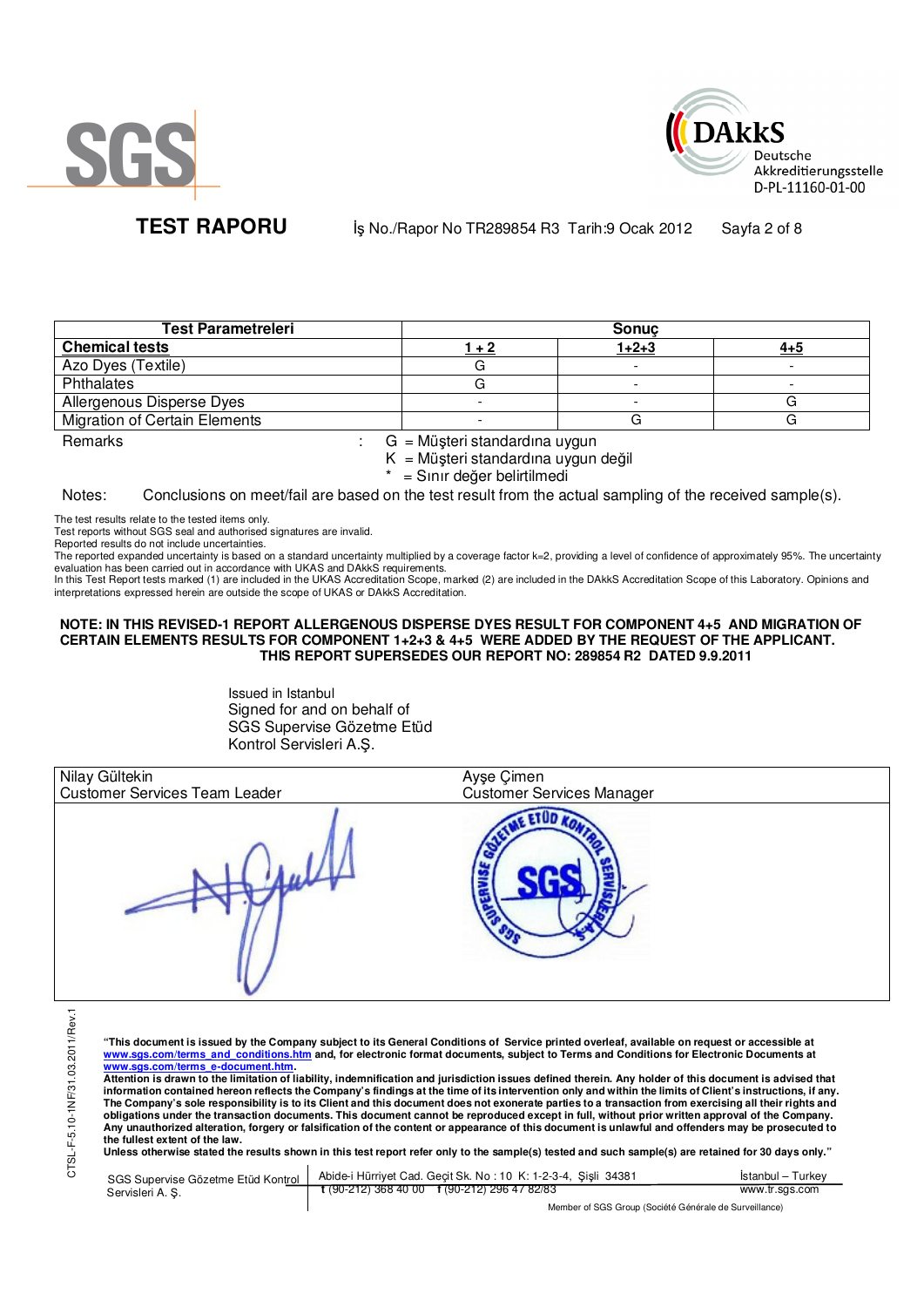



TEST RAPORU **By No./Rapor No TR289854 R3 Tarih:9 Ocak 2012** Sayfa 3 of 8

# **Component List / List of Materials for Chemical Test**

| Sample No. | <b>Sample Description</b> | <b>Sample Colour</b> | Material No. | <b>Component</b> | <b>Material</b> | Colour |
|------------|---------------------------|----------------------|--------------|------------------|-----------------|--------|
|            | Correction tape           | White                |              | Plastic part     | Plastic         | White  |
|            | Correction tape           | Clear                |              | Plastic part     | Plastic         | Clear  |
| А          | Correction tape           | Red                  |              | Plastic part     | Plastic         | Red    |
|            | Correction tape           | White                |              | Tape part        | Paper           | White  |
|            | Correction tape           | White                | 5            | Dye of the tape  | Dve             | White  |

"This document is issued by the Company subject to its General Conditions of Service printed overleaf, available on request or accessible at<br>www.sgs.com/terms\_and\_conditions.htm\_and, for electronic format documents, subjec <mark>www.sgs.com/terms\_e-document.htm.</mark><br>Attention is drawn to the limitation of liability, indemnification and jurisdiction issues defined therein. Any holder of this document is advised that

information contained hereon reflects the Company's findings at the time of its intervention only and within the limits of Client's instructions, if any.<br>The Company's sole responsibility is to its Client and this document **obligations under the transaction documents. This document cannot be reproduced except in full, without prior written approval of the Company. Any unauthorized alteration, forgery or falsification of the content or appearance of this document is unlawful and offenders may be prosecuted to the fullest extent of the law.** 

**Unless otherwise stated the results shown in this test report refer only to the sample(s) tested and such sample(s) are retained for 30 days only."** 

SGS Supervise Gözetme Etüd Kontrol Servisleri A. Ş. Abide-i Hürriyet Cad. Geçit Sk. No : 10 K: 1-2-3-4, Şişli 34381 **t** (90-212) 368 40 00 **f** (90-212) 296 47 82/83 İstanbul – Turkey www.tr.sgs.com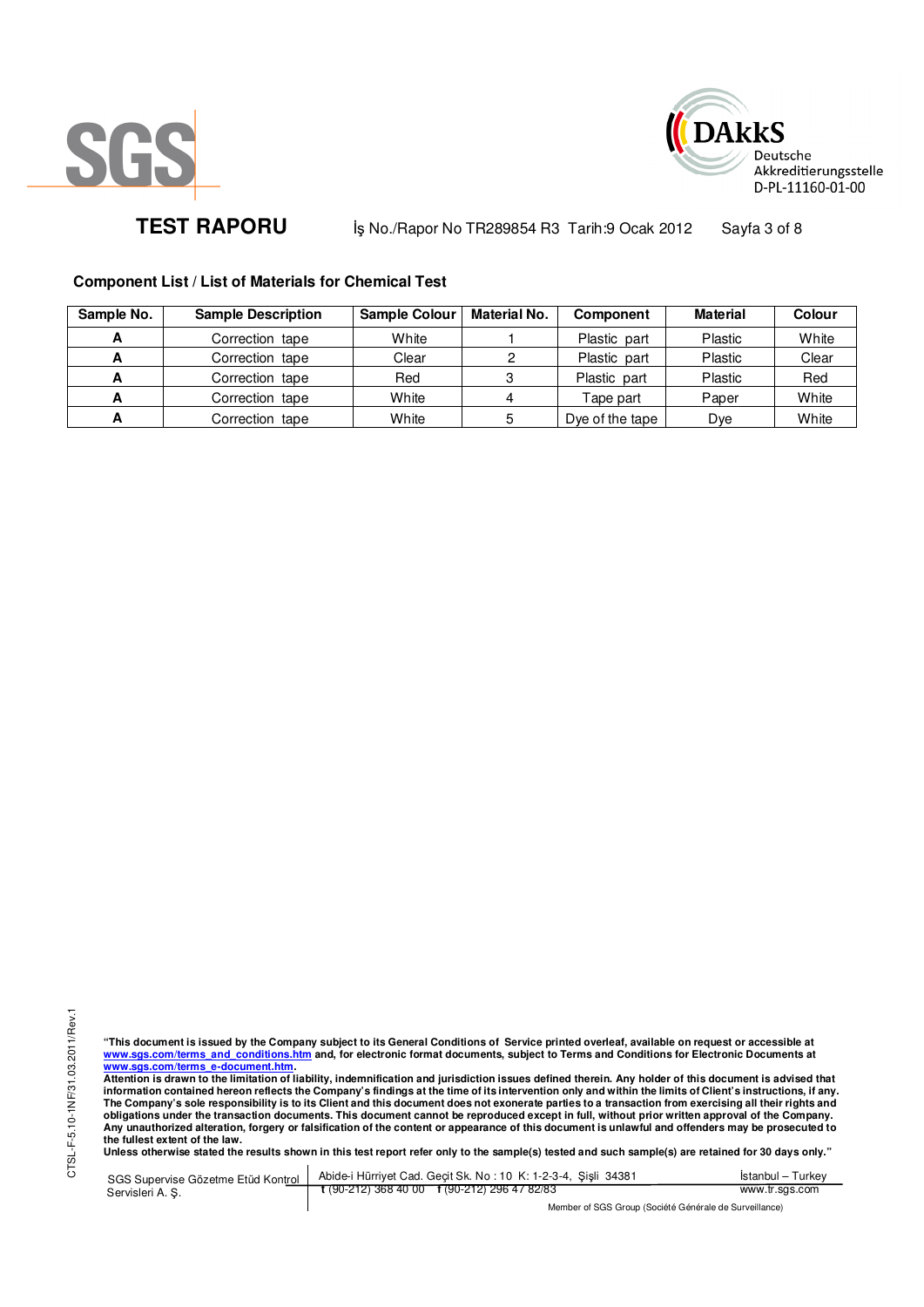

TEST RAPORU **By No./Rapor No TR289854 R3 Tarih:9 Ocak 2012** Sayfa 4 of 8

**DAkkS** 

Deutsche

Akkreditierungsstelle D-PL-11160-01-00

**Detail Test Result:**

| <b>Azo Dyes (Textile)<sup>2</sup></b>                                                                                                                                                        |                |         |  |  |
|----------------------------------------------------------------------------------------------------------------------------------------------------------------------------------------------|----------------|---------|--|--|
| Test Method:<br>ACCORDING TO BS EN 14362-1:2003 - ANALYSIS BY GC-MS/HPLC-DAD                                                                                                                 |                |         |  |  |
| <b>Component</b>                                                                                                                                                                             | Cas No         | $1 + 2$ |  |  |
| 4-Aminobiphenyl                                                                                                                                                                              | $92 - 67 - 1$  | n.d.    |  |  |
| Benzidine                                                                                                                                                                                    | 92-87-5        | n.d.    |  |  |
| 4-Chlor-o-toluidine                                                                                                                                                                          | 95-69-2        | n.d.    |  |  |
| 2-Naphthylamine                                                                                                                                                                              | $91 - 59 - 8$  | n.d.    |  |  |
| o-Aminoazotoluene                                                                                                                                                                            | 97-56-3        | n.d.    |  |  |
| 5-nitro-o-toluidine / 2-Amino-4-nitrotoluene                                                                                                                                                 | 99-55-8        | n.d.    |  |  |
| 4-Chloroaniline                                                                                                                                                                              | 106-47-8       | n.d.    |  |  |
| 4-methoxy-m-phenylenediamine / 2,4-Diaminoanisole                                                                                                                                            | 615-05-4       | n.d.    |  |  |
| 4,4'-Diaminodiphenylmethane                                                                                                                                                                  | 101-77-9       | n.d.    |  |  |
| 3,3'-Dichlorobenzidine                                                                                                                                                                       | $91 - 94 - 1$  | n.d.    |  |  |
| 3,3'-Dimethoxybenzidine                                                                                                                                                                      | 119-90-4       | n.d.    |  |  |
| 3,3'-Dimethylbenzidine                                                                                                                                                                       | 119-93-7       | n.d.    |  |  |
| 4,4'-methylenedi-o-toluidine /                                                                                                                                                               |                | n.d.    |  |  |
| 3,3'-Dimethyl-4,4'-diaminodiphenylmethane                                                                                                                                                    | 838-88-0       |         |  |  |
| p-Cresidine                                                                                                                                                                                  | $120 - 71 - 8$ | n.d.    |  |  |
| 4,4'-Methylene-bis-(2-chloroaniline)                                                                                                                                                         | $101 - 14 - 4$ | n.d.    |  |  |
| 4,4'-Oxydianiline                                                                                                                                                                            | 101-80-4       | n.d.    |  |  |
| 4,4'-Thiodianiline                                                                                                                                                                           | 139-65-1       | n.d.    |  |  |
| o-Toluidine                                                                                                                                                                                  | 95-53-4        | n.d.    |  |  |
| 4-methyl-m-phenylenediamine / 2,4-Toluylendiamine                                                                                                                                            | 95-80-7        | n.d.    |  |  |
| 2,4,5-Trimethylaniline                                                                                                                                                                       | 137-17-7       | n.d.    |  |  |
| **4-aminoazobenzene                                                                                                                                                                          | 60-09-3        | n.d.    |  |  |
| O-Anisidine                                                                                                                                                                                  | 90-04-0        | n.d.    |  |  |
|                                                                                                                                                                                              | Sonuç          | Geçti   |  |  |
| $Note(s)$ :                                                                                                                                                                                  |                |         |  |  |
| $n.d. = not detected$                                                                                                                                                                        |                |         |  |  |
| $* =$ exceed the limit                                                                                                                                                                       |                |         |  |  |
| Detection Limit = 5 mg/kg (for individual compound)                                                                                                                                          |                |         |  |  |
| Max. Limit=<br>30mg/kg                                                                                                                                                                       |                |         |  |  |
| * * Test result for 4-aminoazobenzene (CAS no.: 60-09-3) is considered as "not detected" (i.e. <5mg/kg) since both aniline<br>Remark:                                                        |                |         |  |  |
| and/or 1,4-phenylenediamine is not found (i.e. <5mg/kg) by mentioned test method.<br>Max. limit specified by entry 43 of Regulation (EC) No 552/2009 amending Annex XVII of REACH Regulation |                |         |  |  |
| (EC) No 1907/2006 (previously restricted under Directive 2002/61/EC).                                                                                                                        |                |         |  |  |
| Total Uncertainty $=$<br>± 30%                                                                                                                                                               |                |         |  |  |
|                                                                                                                                                                                              |                |         |  |  |

CTSL-F-5.10-1NF/31.03.2011/Rev.1 CTSL-F-5.10-1NF/31.03.2011/Rev.1

"This document is issued by the Company subject to its General Conditions of Service printed overleaf, available on request or accessible at<br>www.sgs.com/terms\_and\_conditions.htm\_and, for electronic format documents, subjec

<u>www.sgs.com/terms\_e-document.htm.</u><br>Attention is drawn to the limitation of liability, indemnification and jurisdiction issues defined therein. Any holder of this document is advised that<br>information contained hereon refle obligations under the transaction documents. This document cannot be reproduced except in full, without prior written approval of the Company.<br>Any unauthorized alteration, forgery or falsification of the content or appeara

**Unless otherwise stated the results shown in this test report refer only to the sample(s) tested and such sample(s) are retained for 30 days only."** 

|                  | SGS Supervise Gözetme Etüd Kontrol   Abide-i Hürriyet Cad. Geçit Sk. No: 10 K: 1-2-3-4, Şişli 34381 | <b>Istanbul</b> – Turkey |
|------------------|-----------------------------------------------------------------------------------------------------|--------------------------|
| Servisleri A. S. | $\frac{1}{2}$ (90-212) 368 40 00 f (90-212) 296 47 82/83                                            | www.tr.sgs.com           |
|                  | $111100001010111011011$                                                                             |                          |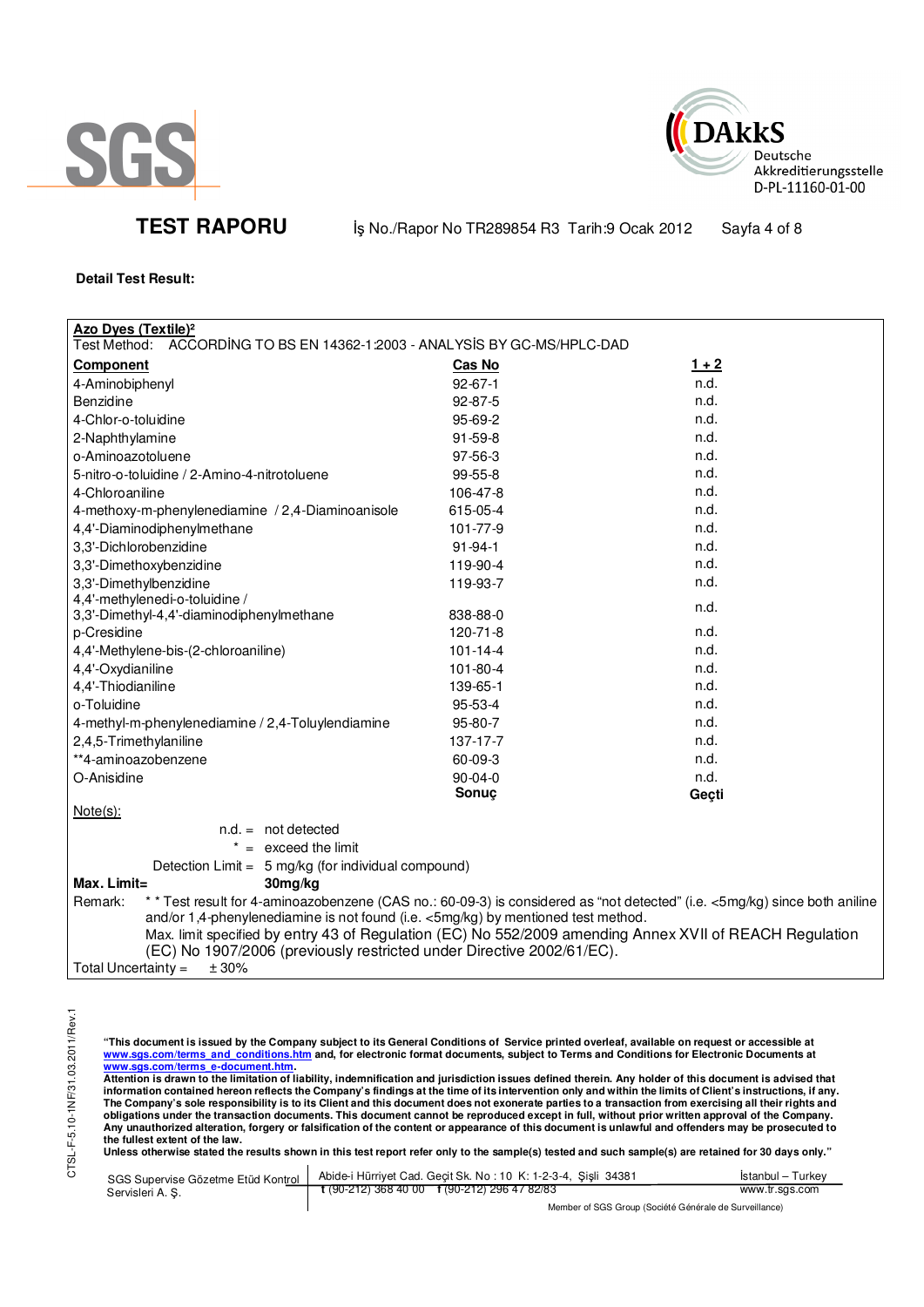



TEST RAPORU **By No./Rapor No TR289854 R3 Tarih:9 Ocak 2012** Sayfa 5 of 8

| Phthalates <sup>2</sup>             |                                                                                                                                                                                                          |         |
|-------------------------------------|----------------------------------------------------------------------------------------------------------------------------------------------------------------------------------------------------------|---------|
| Test Method:                        | WITH REFERENCE TO ASTM D3421:1975 - ANALYSIS BY GC/MS                                                                                                                                                    |         |
| <b>Component</b>                    | Cas No                                                                                                                                                                                                   | $1 + 2$ |
| Dibutyl Phthalate (DBP)             | 84-74-2                                                                                                                                                                                                  | n.d.    |
| Benzylbutyl Phthalate (BBP)         | 85-68-7                                                                                                                                                                                                  | n.d.    |
| Bis-(2-ethylhexyl) Phthalate (DEHP) | 117-81-7                                                                                                                                                                                                 | n.d.    |
| Diisononyl Phthalate (DINP)         | 28553-12-0                                                                                                                                                                                               | n.d.    |
| Di-n-octyl Phthalate (DNOP)         | 117-84-0                                                                                                                                                                                                 | n.d.    |
| Diisodecyl Phthalate (DIDP)         | 26761-40-0                                                                                                                                                                                               | n.d.    |
|                                     | Sonuc                                                                                                                                                                                                    | Geçti   |
| Note(s):                            |                                                                                                                                                                                                          |         |
| $n.d. =$                            | not detected                                                                                                                                                                                             |         |
| *<br>$=$                            | exceed the limit                                                                                                                                                                                         |         |
| $\leq$ =                            | less than                                                                                                                                                                                                |         |
| Detection $Limit =$                 | For DBP, BBP, DEHP and DNOP: 0,003%, For DINP, DIDP: 0,01% (for<br>individual compound)                                                                                                                  |         |
| Total Uncertainty=                  | ± 25%                                                                                                                                                                                                    |         |
| Recommended Max. Limit=<br>Remark:  | 0,1 % for Total (DBP+BBP+DEHP) For all childcare articles<br>0,1 % for Total (DINP+DNOP+DIDP) For childcare articles if it can be placed in the<br>mouth                                                 |         |
|                                     | Recommended Max. limit specified by entries 51 and 52 of Regulation (EC) No<br>552/2009 amending Annex XVII of REACH Regulation (EC) No 1907/2006<br>(previously restricted under Directive 2005/84/EC). |         |

"This document is issued by the Company subject to its General Conditions of Service printed overleaf, available on request or accessible at<br>www.sgs.com/terms\_and\_conditions.htm\_and, for electronic format documents, subjec

<u>www.sgs.com/terms\_e-document.htm.</u><br>Attention is drawn to the limitation of liability, indemnification and jurisdiction issues defined therein. Any holder of this document is advised that<br>information contained hereon refle obligations under the transaction documents. This document cannot be reproduced except in full, without prior written approval of the Company.<br>Any unauthorized alteration, forgery or falsification of the content or appeara

**Unless otherwise stated the results shown in this test report refer only to the sample(s) tested and such sample(s) are retained for 30 days only."** 

| SGS Supervise Gözetme Etüd Kontrol | Abide-i Hürriyet Cad. Geçit Sk. No: 10 K: 1-2-3-4, Şişli 34381 | İstanbul – Turkev |
|------------------------------------|----------------------------------------------------------------|-------------------|
| Servisleri A. S.                   | $\frac{1}{2}$ (90-212) 368 40 00 f (90-212) 296 47 82/83       | www.tr.sgs.com    |
|                                    | Mombor of SCS Group (Société Générale de Survoillance)         |                   |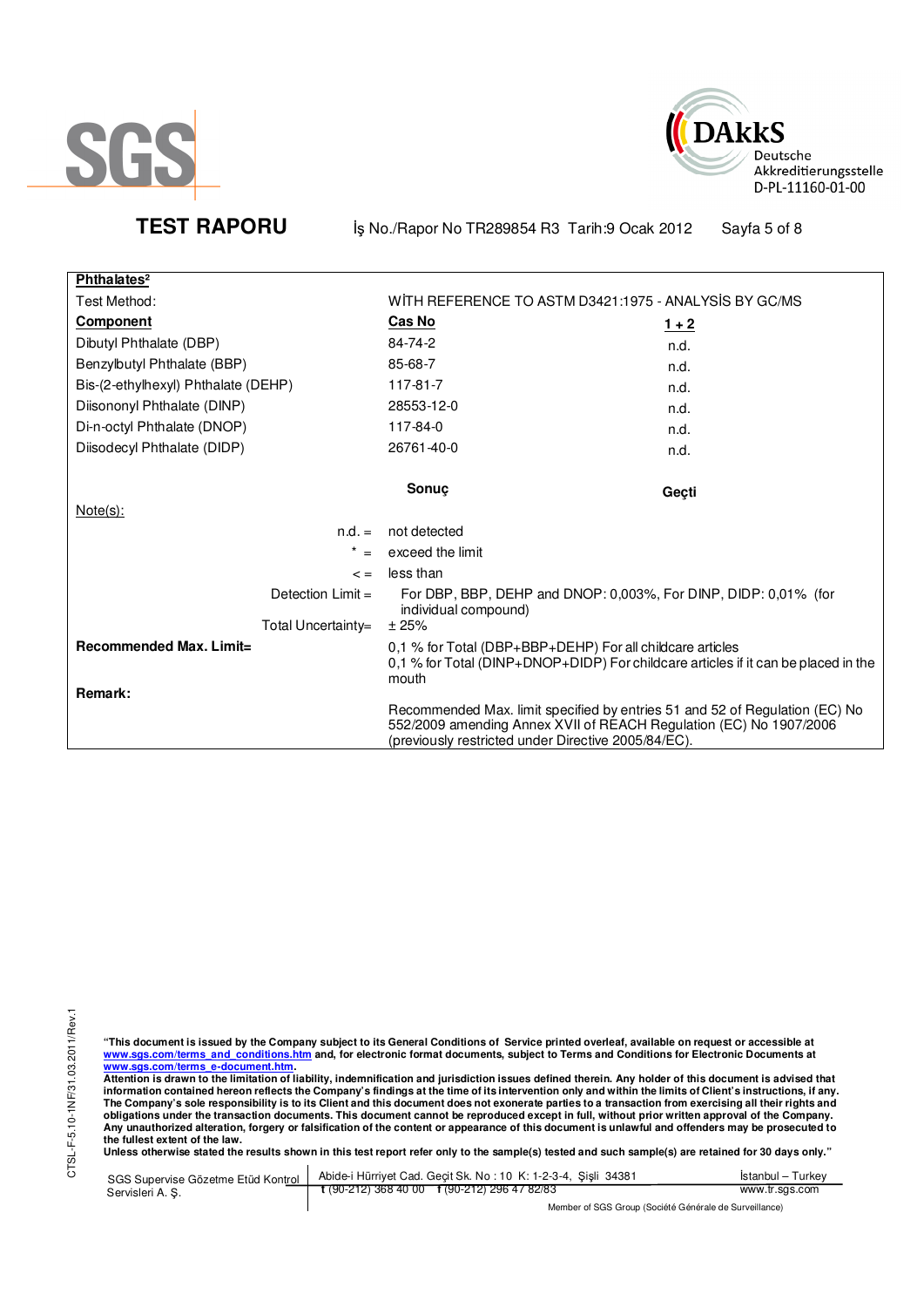





TEST RAPORU **By No./Rapor No TR289854 R3 Tarih:9 Ocak 2012** Sayfa 6 of 8

| <b>Allergenous Disperse Dyes<sup>2</sup></b>                              |                                                                       |         |
|---------------------------------------------------------------------------|-----------------------------------------------------------------------|---------|
| Test Method:<br>WITH REFERENCE TO DIN 54231:2005 - ANALYSIS BY LC-DAD/MSD |                                                                       |         |
| Component                                                                 | Cas No                                                                | $4 + 5$ |
| C.I. Disperse Blue 1 (Structure No: C.I. 64 500)                          | 2475-45-8                                                             | n.d.    |
| C.I. Disperse Blue 3 (Structure No: C.I. 61 505)                          | 2475-46-9                                                             | n.d.    |
| C.I. Disperse Blue 7 (Structure No: C.I. 62 500)                          | 3179-90-6                                                             | n.d.    |
| C.I. Disperse Blue 26 (Structure No: C.I. 63 305)                         | 3860-63-7                                                             | n.d.    |
| C.I. Disperse Blue 35                                                     | 56524-77-7<br>56524-76-6                                              | n.d.    |
| C.I. Disperse Blue 102                                                    | 12222-97-8                                                            | n.d.    |
| C.I. Disperse Blue 106                                                    | 12223-01-7                                                            | n.d.    |
| C.I. Disperse Blue 124                                                    | 61951-51-7                                                            | n.d.    |
| C.I. Disperse Brown 1                                                     | 23355-64-8                                                            | n.d.    |
| C.I. Disperse Orange 1 (Structure No: C.I. 11 080)                        | 2581-69-3                                                             | n.d.    |
| C.I. Disperse Orange 3 (Structure No: C.I. 11 005)                        | 730-40-5                                                              | n.d.    |
| C.I. Disperse Orange 37/76                                                | 13301-61-6                                                            | n.d.    |
| C.I. Disperse Red 1 (Structure No: C.I. 11 110)                           | 2872-52-8                                                             | n.d.    |
| C.I. Disperse Red 11 (Structure No: C.I. 62 015)                          | 2872-48-2                                                             | n.d.    |
| C.I. Disperse Red 17 (Structure No: C.I. 11 210)                          | 3179-89-3                                                             | n.d.    |
| C.I. Disperse Yellow 1 (Structure No: C.I. 10 345)                        | 119-15-3                                                              | n.d.    |
| C.I. Disperse Yellow 3 (Structure No: C.I. 11 855)                        | 2832-40-8                                                             | n.d.    |
| C.I. Disperse Yellow 9 (Structure No: C.I. 10 375)                        | 6373-73-5                                                             | n.d.    |
| C.I. Disperse Yellow 23                                                   | 6250-23-3                                                             | n.d.    |
| C.I. Disperse Yellow 39                                                   | $\overline{a}$                                                        | n.d.    |
| C.I. Disperse Yellow 49                                                   | 54824-37-2                                                            | n.d.    |
| C.I. Disperse Orange 149                                                  | 85136-74-9                                                            | n.d.    |
|                                                                           | Sonuç                                                                 | Geçti   |
| $Note(s)$ :                                                               | Results reported on sample extract only. The unit of result is mg/kg. |         |
| $n.d. =$                                                                  | not detected                                                          |         |
|                                                                           | exceed the limit                                                      |         |
| $\leq$ $=$                                                                | less than                                                             |         |
| Detection Limit =                                                         | 15 mg/kg (for individual compound)                                    |         |
| Requirement by the client=                                                | Not detected                                                          |         |
|                                                                           |                                                                       |         |

"This document is issued by the Company subject to its General Conditions of Service printed overleaf, available on request or accessible at<br>www.sgs.com/terms\_and\_conditions.htm\_and, for electronic format documents, subjec

<u>www.sgs.com/terms\_e-document.htm.</u><br>Attention is drawn to the limitation of liability, indemnification and jurisdiction issues defined therein. Any holder of this document is advised that<br>information contained hereon refle obligations under the transaction documents. This document cannot be reproduced except in full, without prior written approval of the Company.<br>Any unauthorized alteration, forgery or falsification of the content or appeara

**Unless otherwise stated the results shown in this test report refer only to the sample(s) tested and such sample(s) are retained for 30 days only."** 

| SGS Supervise Gözetme Etüd Kontrol | Abide-i Hürriyet Cad. Gecit Sk. No: 10 K: 1-2-3-4, Sisli 34381       | Istanbul – Turkev |
|------------------------------------|----------------------------------------------------------------------|-------------------|
| Servisleri A. S.                   | $\frac{1}{2}$ (90-212) 368 40 00 $\frac{1}{2}$ (90-212) 296 47 82/83 | www.tr.sgs.com    |
|                                    | Member of SGS Group (Société Générale de Surveillance)               |                   |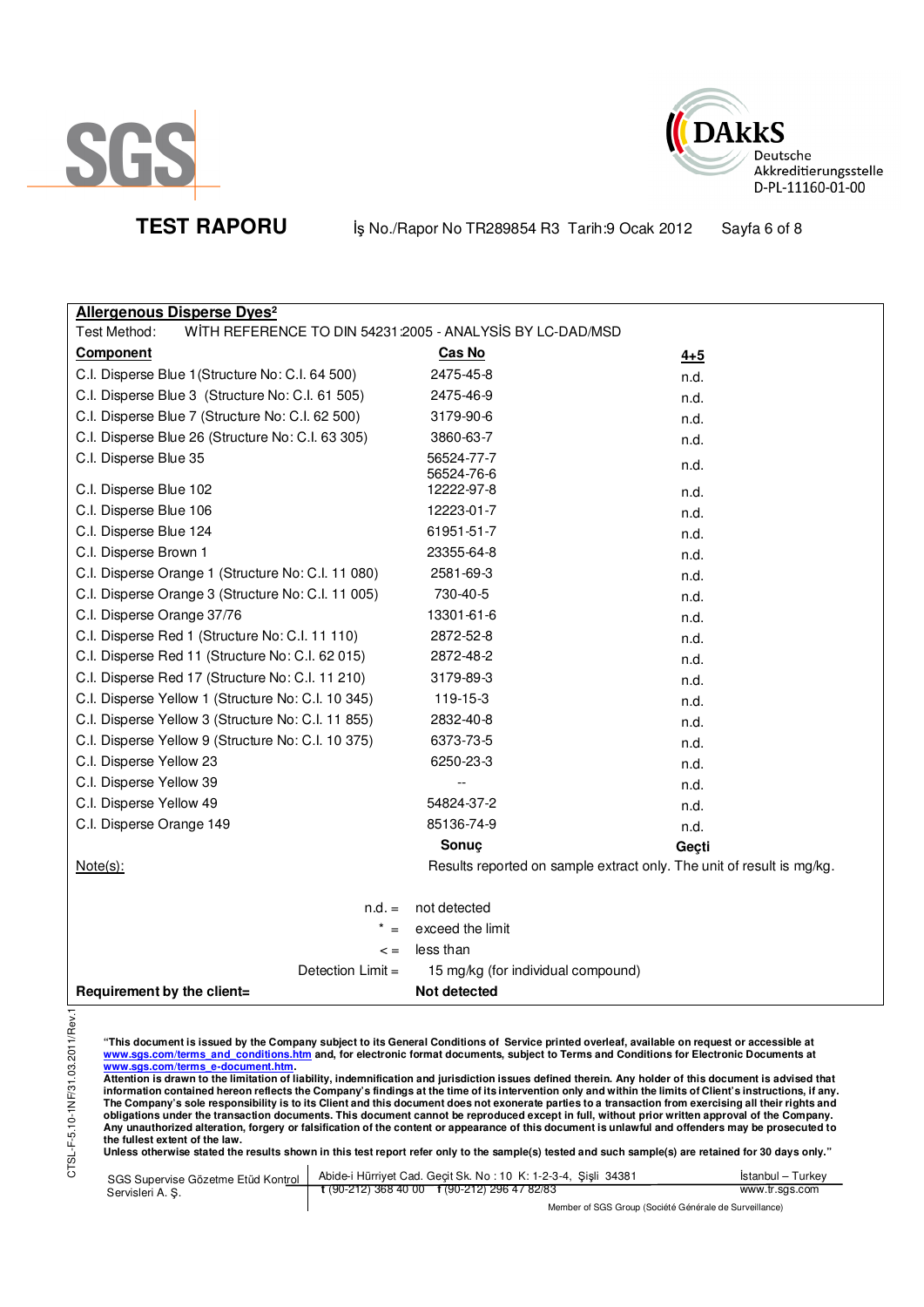

TEST RAPORU **By No./Rapor No TR289854 R3 Tarih:9 Ocak 2012** Sayfa 7 of 8

**DAkkS** 

Deutsche

Akkreditierungsstelle D-PL-11160-01-00

| <b>Migration of Certain Elements<sup>2</sup></b> |                                                                                                                 |            |
|--------------------------------------------------|-----------------------------------------------------------------------------------------------------------------|------------|
| Test Method:                                     | WITH REFERENCE TO BS EN 71-3:1995 BS 5665-3:1995 - ANALYSED BY ICP-OES/MS                                       |            |
| <b>Component</b>                                 | $1+2+3$                                                                                                         | $4 + 5$    |
| Antimony (Sb)                                    | n.d.                                                                                                            | n.d.       |
| Arsenic (As)                                     | n.d.                                                                                                            | n.d.       |
| Cadmium (Cd)                                     | n.d.                                                                                                            | n.d.       |
| Chromium (Cr)                                    | n.d.                                                                                                            | n.d.       |
| Lead (Pb)                                        | n.d.                                                                                                            | n.d.       |
| Mercury (Hg)                                     | n.d.                                                                                                            | n.d.       |
| Barium (Ba)                                      | n.d.                                                                                                            | n.d.       |
| Selenium (Se)                                    | n.d.                                                                                                            | n.d.       |
| Sonuç                                            | Geçti                                                                                                           | Geçti      |
| $Note(s)$ :                                      |                                                                                                                 |            |
|                                                  |                                                                                                                 |            |
| $n.d. =$                                         | not detected                                                                                                    |            |
| $* =$                                            | exceed the limit                                                                                                |            |
| $\lt$ =                                          | less than                                                                                                       |            |
| Detection $Limit =$                              | Sb: 5 mg/kg, As: 2,5 mg/kg, Ba: 10 mg/kg, Cd: 5 mg/kg, Cr: 5 mg/kg, Pb: 5 mg/kg, Hg: 5 mg/kg, Se:<br>$10$ mg/kg |            |
| Requirement by the client=                       | Arsenic (As)                                                                                                    | 25 mg/kg   |
|                                                  | Cadmium (Cd)                                                                                                    | 75 mg/kg   |
|                                                  | Antimony (Sb)                                                                                                   | 60 mg/kg   |
|                                                  | Mercury (Hg)                                                                                                    | 60 mg/kg   |
|                                                  | Barium(Ba)                                                                                                      | 1000 mg/kg |
|                                                  | Selenium (Se)                                                                                                   | 500 mg/kg  |
|                                                  | Lead(Pb)                                                                                                        | 90 mg/kg   |
|                                                  | Chromium(Cr)                                                                                                    | 60 mg/kg   |
|                                                  |                                                                                                                 |            |

"This document is issued by the Company subject to its General Conditions of Service printed overleaf, available on request or accessible at<br>www.sgs.com/terms\_and\_conditions.htm\_and, for electronic format documents, subjec

<u>www.sgs.com/terms\_e-document.htm.</u><br>Attention is drawn to the limitation of liability, indemnification and jurisdiction issues defined therein. Any holder of this document is advised that<br>information contained hereon refle obligations under the transaction documents. This document cannot be reproduced except in full, without prior written approval of the Company.<br>Any unauthorized alteration, forgery or falsification of the content or appeara

**Unless otherwise stated the results shown in this test report refer only to the sample(s) tested and such sample(s) are retained for 30 days only."** 

| SGS Supervise Gözetme Etüd Kontrol | Abide-i Hürriyet Cad. Gecit Sk. No: 10 K: 1-2-3-4, Sisli 34381       | Istanbul – Turkev |
|------------------------------------|----------------------------------------------------------------------|-------------------|
| Servisleri A. S.                   | $\frac{1}{2}$ (90-212) 368 40 00 $\frac{1}{2}$ (90-212) 296 47 82/83 | www.tr.sgs.com    |
|                                    | Member of SGS Group (Société Générale de Surveillance)               |                   |